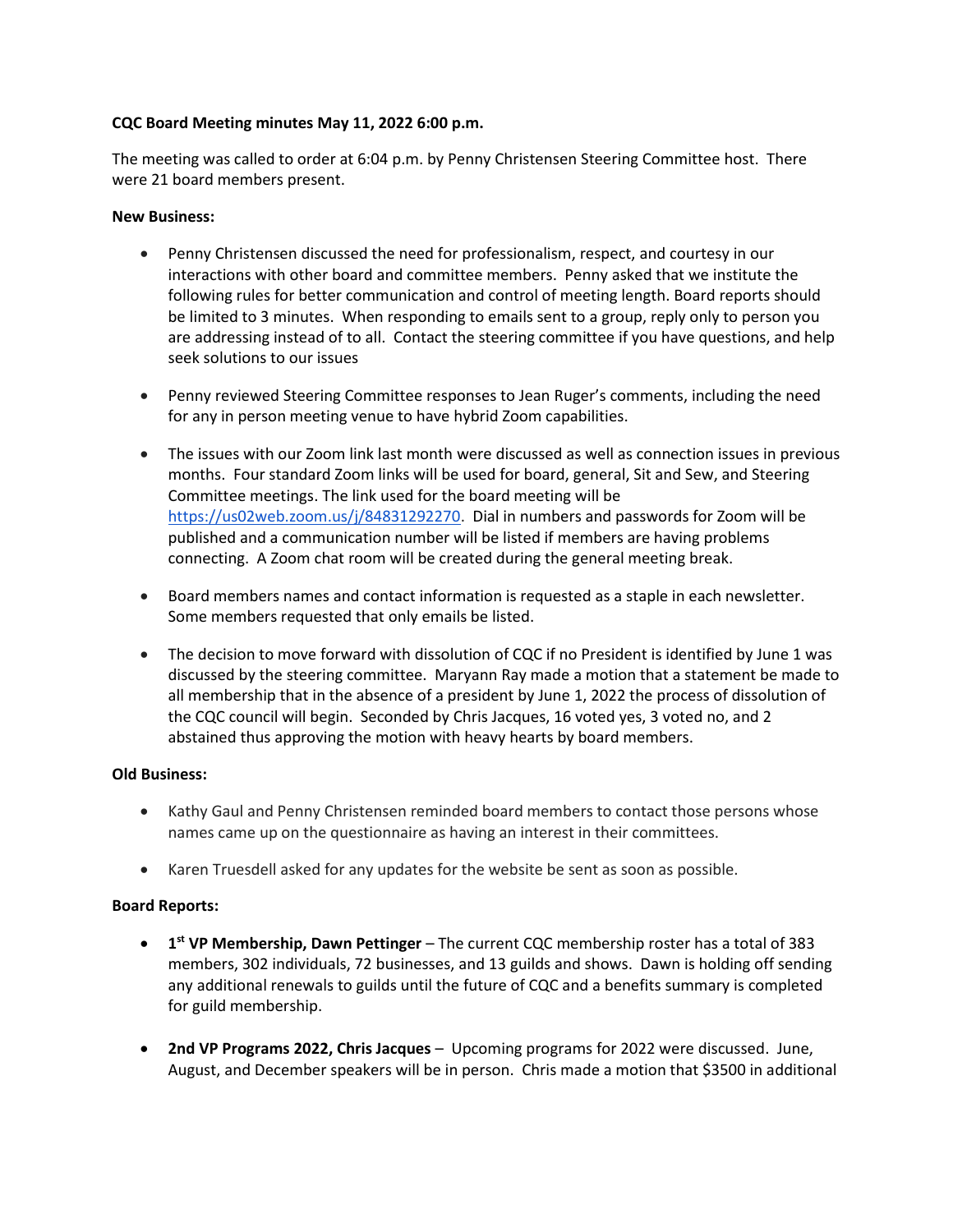funds be granted to the programs budget to cover the cost for these in-person programs. Ellen Palmer seconded; the board voted 20 for with one abstain.

- **2023 2nd VP Programs elect Pam Ballard** asked if she was assigned to this position Betty Andrews made a motion to assign Pam to this position, seconded by Mary Rush, all board members voted to approve. Pam discussed correcting the lists of Colorado guilds, Dawn Pettinger and Heather Lundquist are involved in a similar project and will work with Pam to share information.
- **Treasurer, Karen Truesdell** Karen presented our current bank balances and April income and expenses. Expenses are lower due to some late arriving bills. Bank account totals are \$107,445.60 reflecting income from Quilt-A-Fair vendors but does not show Quilt-A-Fair expenses that will be incurred.
- **Secretary, Betty Andrews**  There have been no additional corrections to the minutes posted on the web. Dawn Pettinger has agreed to take minutes for the June Board meeting. I will be taking notes on the May general meeting but I will need to leave for a graduation if the meeting runs long. If board members can submit their reports to me by May  $25<sup>th</sup>$  I will have the agenda with reports ready for Dawn Pettinger and board members.

## **Committee Reports**:

- **Spring Retreat, Katie Melich** announced Spring retreat was well attended and successful.
- **Library, Carol Cook** Many thanks to Heather Lundquist who covered the Library table at the April meeting, and to Dawn Pettinger who is creating the book review for the June Newsletter of New York Beauty Quilts Electrified book by Linda J. Hahn. I still need volunteers for book reviews for August, October, September, and December.
- Sit and Sew, Carol Cook We had 9 members attend the April 20<sup>th</sup> virtual Sit and Sew. The next meeting is May 18<sup>th</sup>. Pat MacMillan has volunteered to lead the virtual Sit and Sew meetings in 2023, if the membership and board agree to continue them.
- **Fall Retreat, Carol Cook** An article about Fall Retreat and an accompanying registration form has been submitted for the June newsletter. Registration will open on June 15<sup>th</sup>. I showed the class sample to the Palmer Divide Quiltmakers on Thursday, May 5<sup>th</sup>, as Carolyn McCormick was their guest speaker.
- **Quilt Trails, Pat Smith –** An article and committee summary was written for the newsletter with a "Summer's here, hit the trails" message. Every CQC member is deputized onto the committee, which mean I would be elated if anyone who sees a trail or block not posted on the website would email Pat at [cqcquilttrails@gmail.com](mailto:cqcquilttrails@gmail.com) with info and a picture. The inventory is complete for Colorado Springs, Old Colorado City, and Fountain on the Colorado Midland Trail. Inventory is almost complete for Parker on the Arapahoe/ Douglas County Trail. Holly's Quilt Cabin is also on this trail inventory. New trail tables to be sent to the Webmaster this week for posting.
- **Hall of Fame, Jean Ruger** has received emails concerning Hall of Fame Nominations.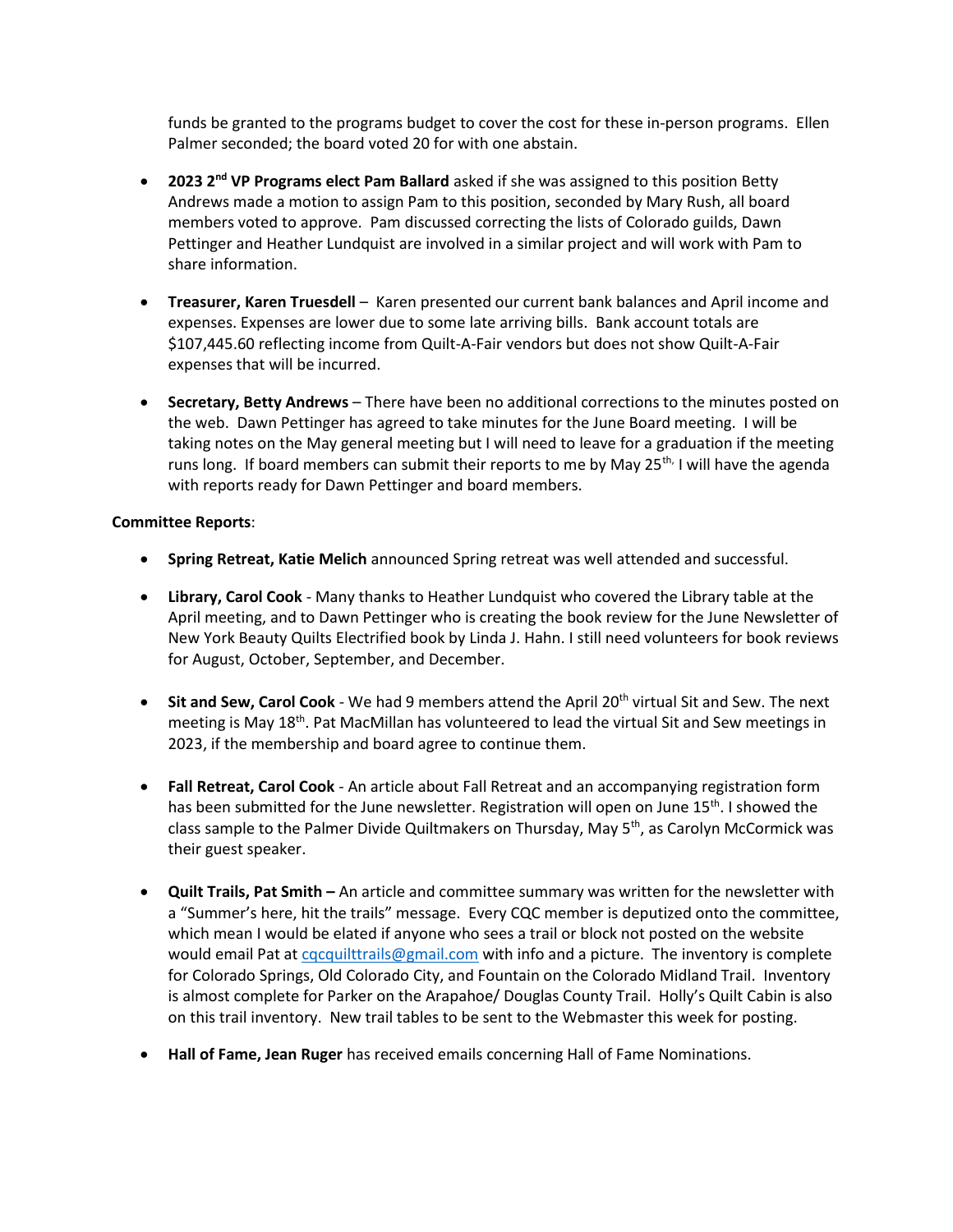- **Door Prizes, Laural Hoppes** Online door prizes have been delivered or mailed. I have heard back from 3 members that the door prizes have been received.
- **Raffle Ticket Sales, Maryann Ray and Karen Hadfield –** Maryann has checked with both Karen Truesdell and Katie Melich about ordering additional raffle tickets. Depending on the monetary cutoff, Katie will order the additional tickets. Initially we had thought we needed more than we do now. The Rusty Barn expo has been moved from the Arapahoe County Fairgrounds back to Castle Rock, and Karen was informed there is no room for us. Hence the need for fewer tickets. We have less than 1000 left at this point. We are on track to show the quilt at Greeley and at QAF as well as several local shops later this year. Karen brought the Raffle Quilt to Spring Retreat. That was a huge success! We sold 326 tickets for \$277! Betty and Larry Andrews' ticket purchase was awesome! Thank you both. :) As of Saturday morning, May 7, the Raffle Committee has sold 3597 tickets and has collected \$2996 in ticket sales.
- **Competition, Ellen Palmer** reported she is in the process of assigning Judges and Scribes to the Fairs that are requesting them. Most Fairs take place during July and August. The many e-blasts, articles, and announcements at meetings has helped spread the interest in joining this committee. There have been 3 - 5 new Scribes join us this summer. Thank you for helping bring this committee to the forefront of CQC members.
- **Book Keeper, Sue Keck –** Quarterly reports have been filed.
- **Quilt- A-Fair, Dawn Mills –** We have 31 vendors confirmed, and 21 spaces are still available. 7000 postcards are out to shops. Advertising Flyer had been sent to Guilds and Shops. We have new Volunteer Chairs, Pat Cleaveland and Heather Lunquist. We have new Chairs for the Kids Show - Penny Christensen and Scotti McCarthy from the Rocky Mountain Quilt Museum. We have several new volunteers from the survey and our next meeting is June 4, 2022, at Mary Rush's place at 9:30.
- **Warm Hearts Project, Betsy Stewart**  (report submitted) All eight top assembly kits were distributed at the April meeting. There are no more blocks to turn into tops currently. There are six quilt kits that have been distributed and remain to be quilted. At the May meeting I will have five "to be quilted" kits for distribution. **Please Note: CQC does not have any more batting to include with the "to be quilted" kits.** There are two quilts out for binding and I will have one more binding project to distribute at the May meeting. Since we continue to operate as if PWH will continue I will hold back at least six months of completed quilts. This will allow us to award quilts into the future. This means that we will probably go back to one quilt awarded each month.
- **Outreach, Jackie Anderson –** (submitted by report) There have been no submissions for the award to date and no volunteers or candidates to take over this position. The Outreach book has been updated and organized and ready for turnover as appropriate. A synopsis of the past years was added to show changes needed and put into effect due to COVID and Zoom meetings for reference and history.
- **E-Blast Communications, Kathy Gaul and Mary Rush –** Kathy asked that any committee inputs for the May  $24<sup>th</sup>$  and  $27<sup>th</sup>$  E-Blasts be sent to her as soon as possible.